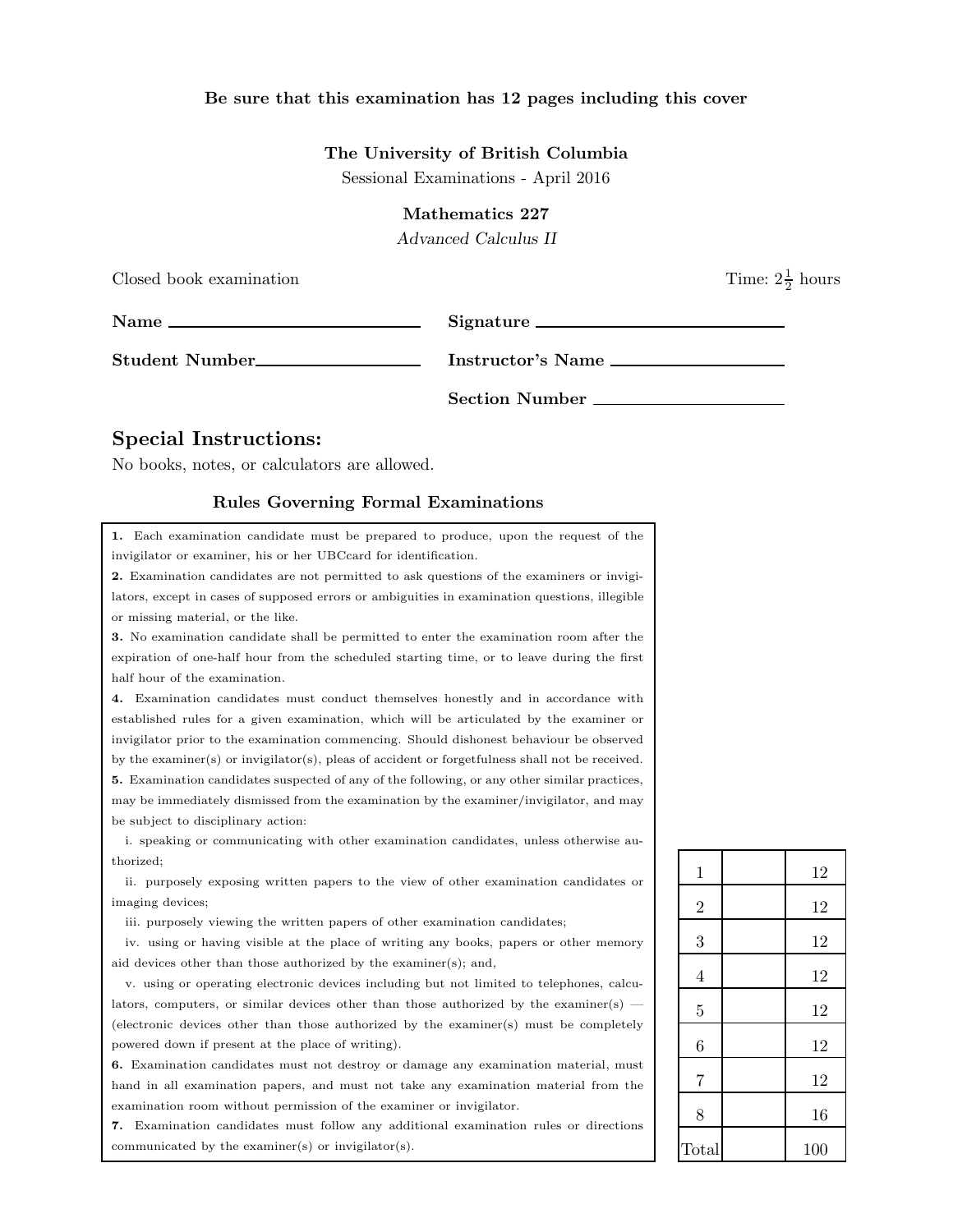Marks

[12] 1. A baseball pitcher throws a curve ball. As it leaves his hand, the ball is travelling with velocity  $\vec{v}(0) = \vec{v}_0 \neq 0$  and (vector) angular velocity  $\vec{\Omega} \neq 0$  with  $\vec{v}_0$  perpendicular to  $\vec{\Omega}$ . The angular velocity remains constant throughout the flight. The acceleration of the ball is

$$
\vec{\mathbf{a}}(t) = 3\vec{\Omega} \times \vec{\mathbf{v}}(t)
$$

where  $\vec{v}(t)$  is the velocity vector at time t.

- (a) Show that  $|\vec{v}(t)|$  is constant in t.
- (b) Show that  $\vec{\Omega} \cdot \vec{v}$  is constant in time.
- (c) Find the curvature  $\kappa$ . Hint: Use  $\vec{\mathbf{a}} = \frac{d^2 s}{dt^2} \hat{\mathbf{T}} + \kappa |\vec{\mathbf{v}}|^2 \hat{\mathbf{N}}$ .
- (d) Find the Frenet frame  $\hat{\mathbf{T}}, \hat{\mathbf{N}}, \hat{\mathbf{B}}$  in terms of  $\vec{\Omega}$  and  $\vec{\mathbf{v}}(t)$ .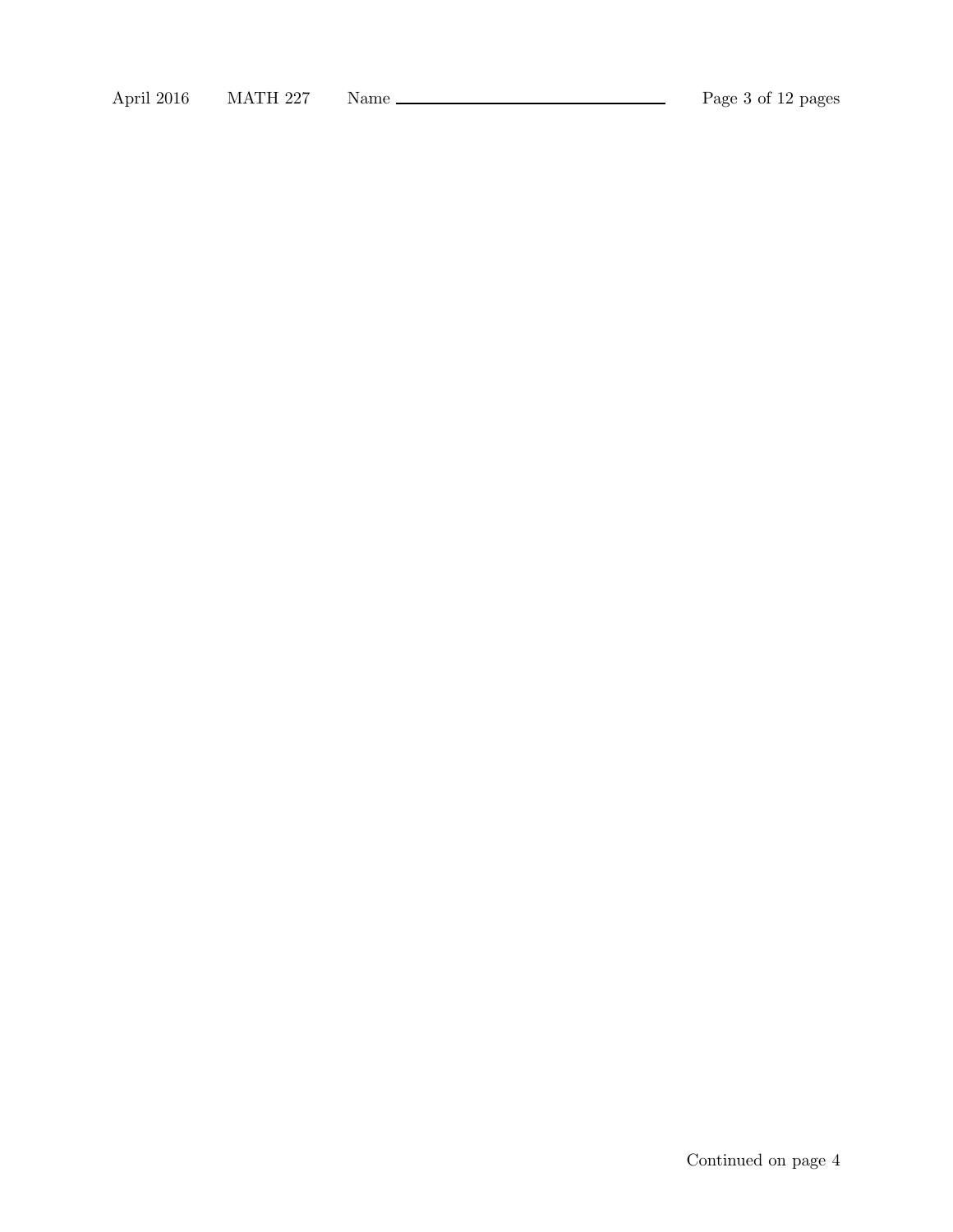- [12] **2.** Consider the vector field  $\vec{V} = \frac{2y}{\tau}$  $\frac{dy}{dx}\hat{i} - \hat{j}$  on the domain  $\{ (x, y) \in \mathbb{R}^2 \mid x > 0 \}$ .
	- (a) Sketch the stream lines for this vector field.
	- (b) At time  $t = 0$ , a piece of wood is placed in the stream at  $(3, 0)$ . At what time, if ever, does it reach  $(1, -2)$ ?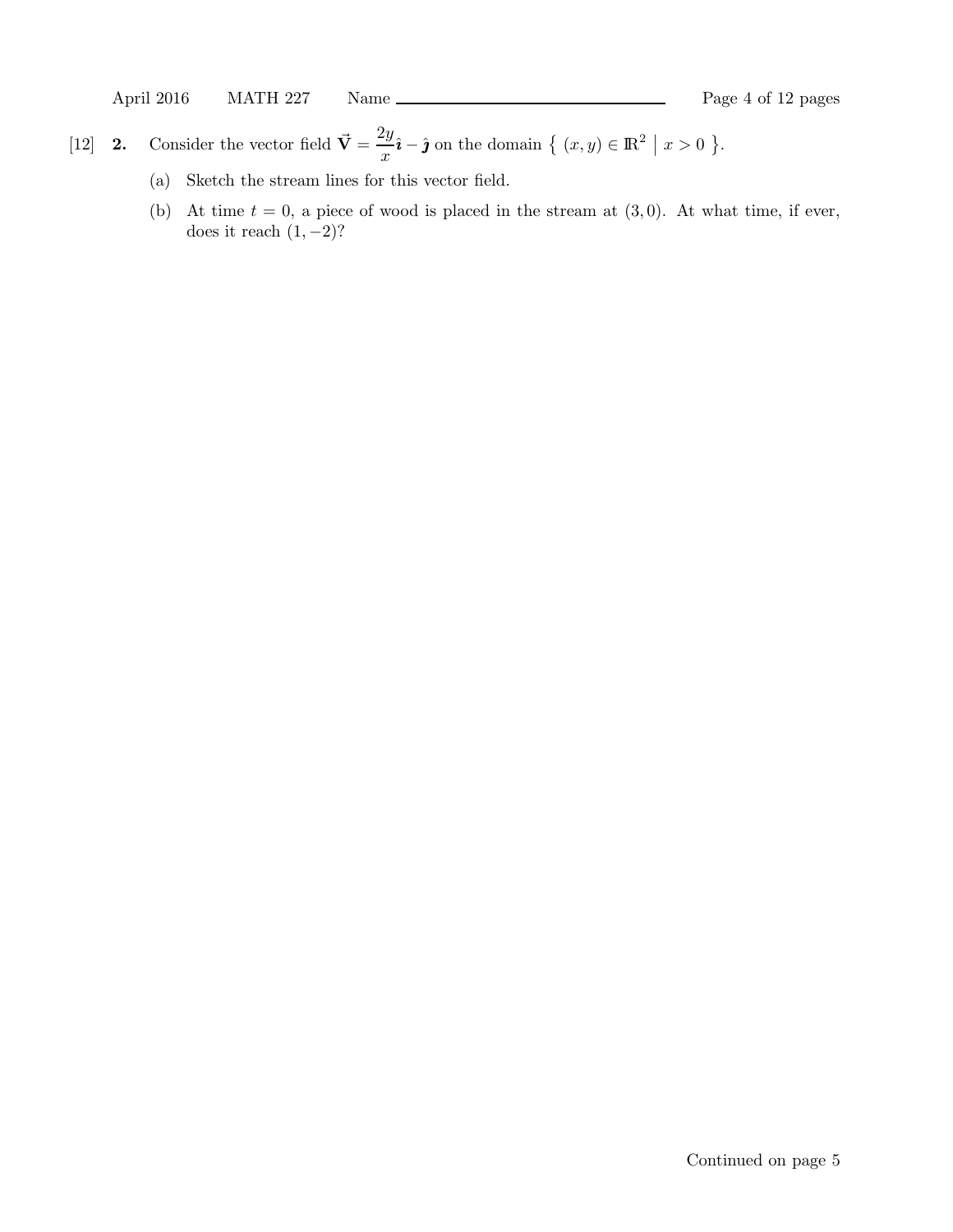[12] **3.** Let  $\vec{F} = e^x \sin y \hat{\imath} + [ae^x \cos y + bz] \hat{\jmath} + cx \hat{k}$ . Let P be the path which starts at  $(0, 0, 0)$ , ends at  $(1, 1, 1)$  and follows

$$
x - 2y + z = 0
$$

$$
3x - y - 2z = 0
$$

- (a) For which values of the constants a, b, c is  $\int_C \vec{F} \cdot d\vec{r} = 0$  for all closed paths C?
- (b) Evaluate  $\int_P \vec{F} \cdot d\vec{r}$  when  $a = 1, b = 0, c = 0$ .
- (c) Evaluate  $\int_P \vec{F} \cdot d\vec{r}$  when  $a = 1, b = 1, c = 1$ .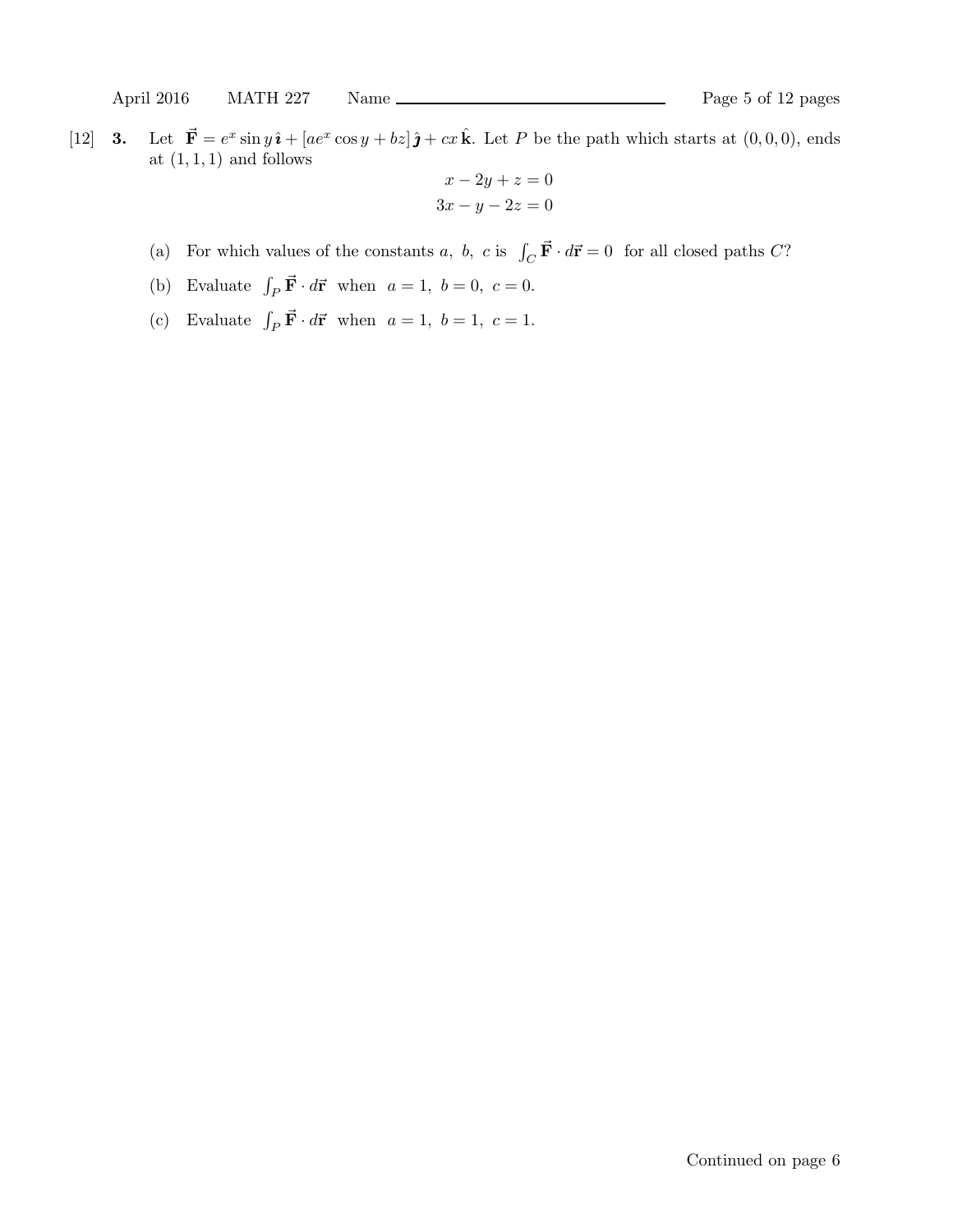[12]  $\boldsymbol{4.}$  Let S be the surface

$$
x^2 + y^2 = e^{2z} \qquad 0 \le z \le 1 \quad y > 0
$$

- (a) Find the flux of  $\vec{F} = yz\hat{i} xz\hat{j} + (x^2 + y^2)\hat{k}$  through S using the normal to S having positive vertical component.
- (b) Find the total charge on S given that the charge density is  $\rho = \sqrt{1 + e^{2z}}$ .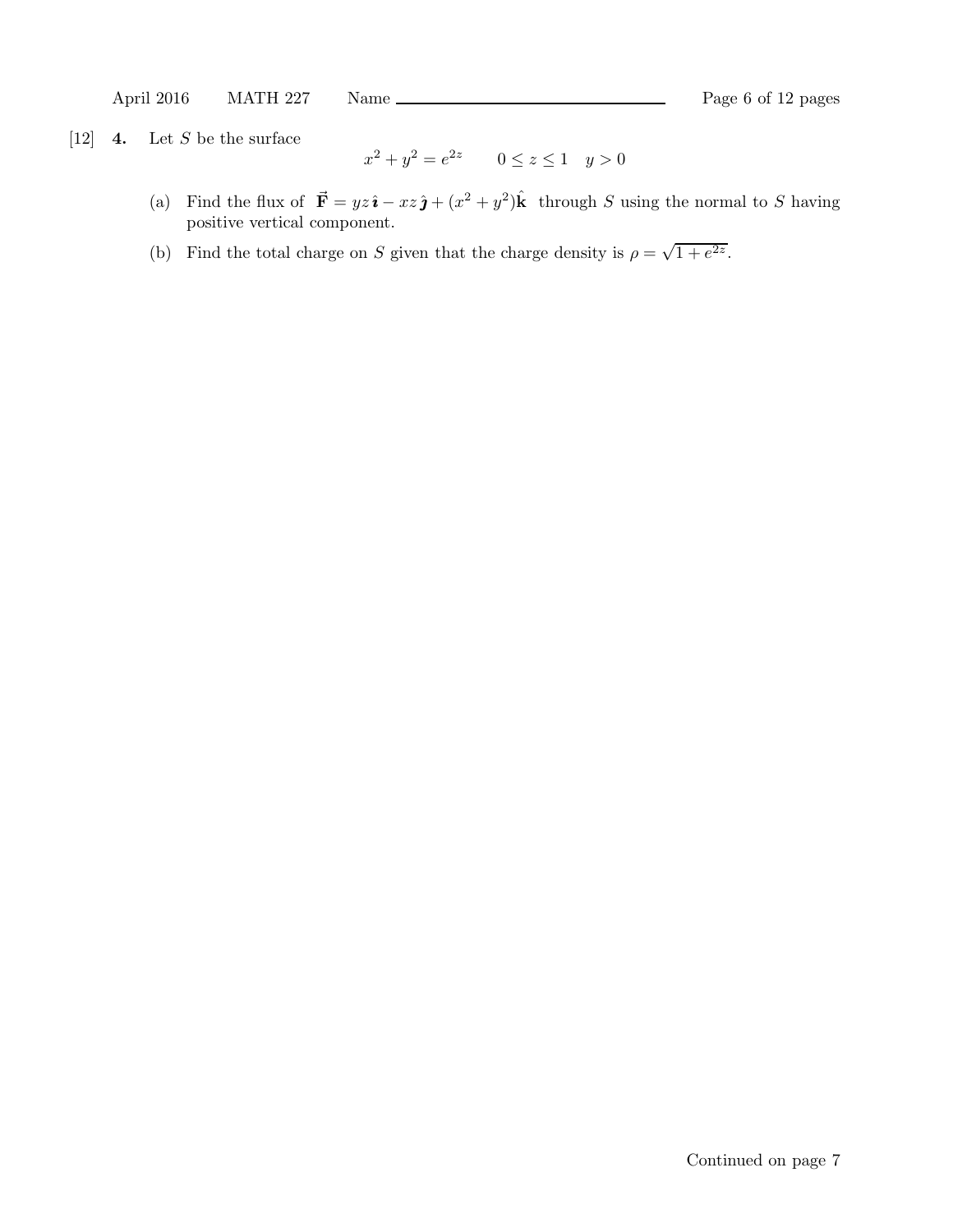[12] 5. The sides of a grain silo are given by the portion of the cylinder  $x^2 + y^2 = 1$  where  $0 \le z \le 1$ . The top of the silo is given by the portion of the sphere  $x^2 + y^2 + z^2 = 2$  lying within the cylinder and above the  $xy$ -plane. Find the flux of the vector field

$$
\vec{\mathbf{F}}(x,y,z) = (x^2yz, e^xz, x^2 + y)
$$

out of the silo.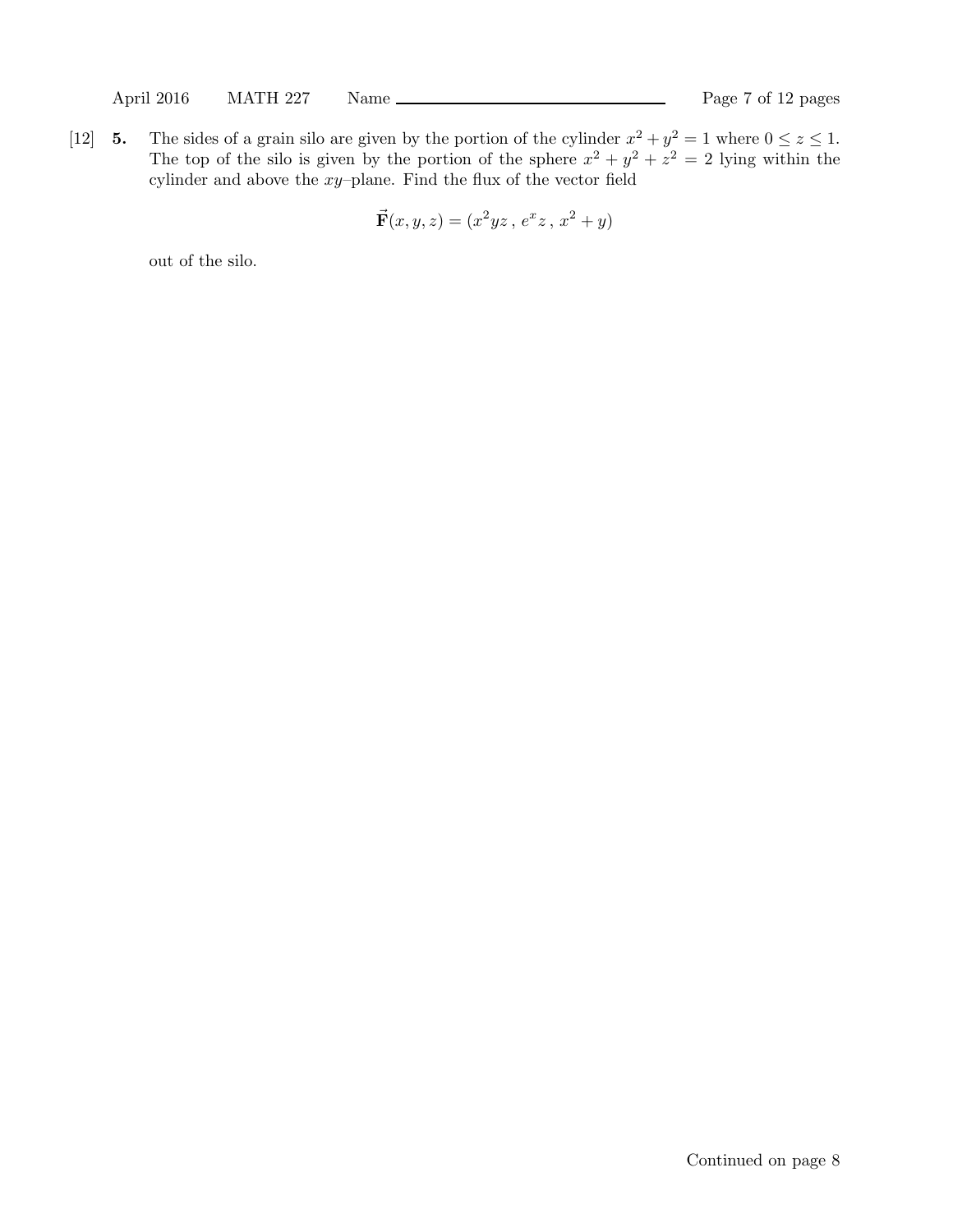April 2016 MATH 227 Name Page 8 of 12 pages

[12] 6. Evaluate the integral  $\oint_C \vec{F} \cdot d\vec{r}$ , in which  $\vec{F} = (e^{x^2} - yz, \sin y - yz, xz + 2y)$  and C is the triangular path from  $(1, 0, 0)$  to  $(0, 1, 0)$  to  $(0, 0, 1)$  and back to  $(1, 0, 0)$ .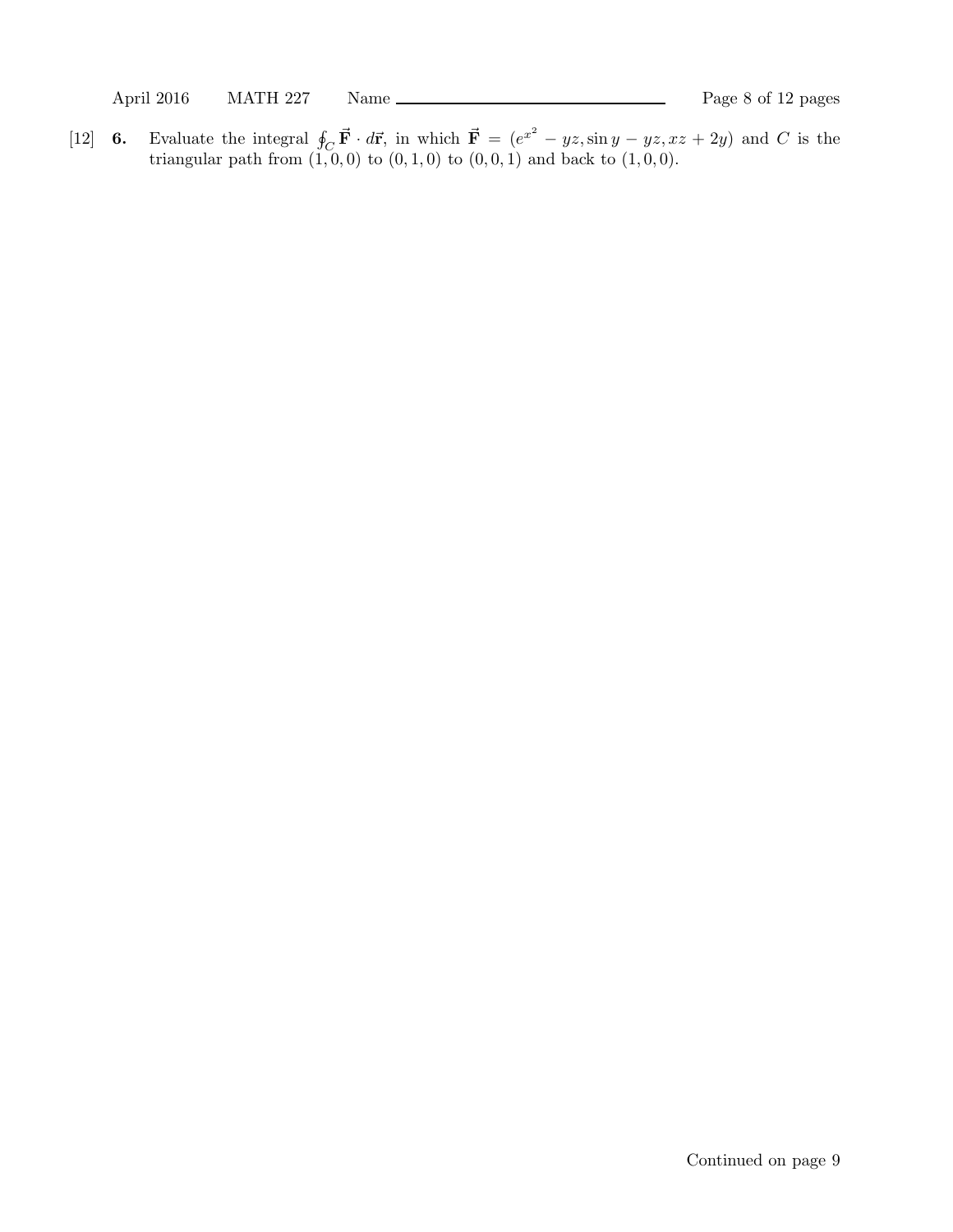April 2016 MATH 227 Name Rage 9 of 12 pages

[12] 7. Set

$$
M(x,y) = \frac{2y}{(x+1)^2 + y^2} - \frac{5y}{(x-1)^2 + y^2}
$$
 
$$
N(x,y) = -\frac{2(x+1)}{(x+1)^2 + y^2} + \frac{5(x-1)}{(x-1)^2 + y^2}
$$

Evaluate  $\int_C (M dx + N dy)$  where C is the triangular path from  $(0, 0)$  to  $(2, 1)$  to  $(2, -1)$  and back to  $(0, 0)$ .